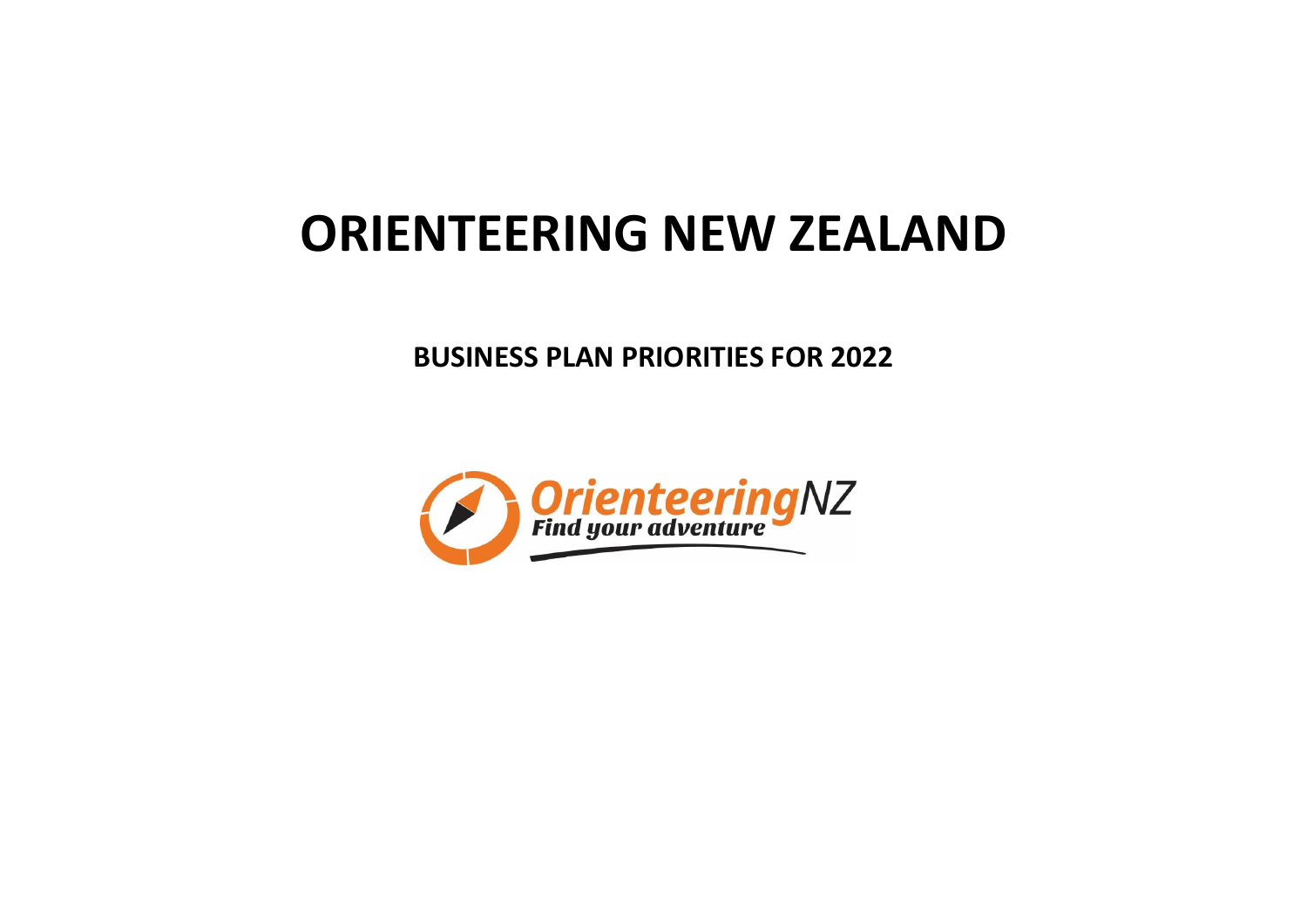#### **Our Vision**

*To enrich lives through the fun, adventure, challenge, achievement, and community that orienteering provides*

### **Responsibilities of Orienteering New Zealand**

Our **mission** is to see orienteering enjoyed as a "sport for life" by New Zealanders of all ages and abilities, through enabling clubs to thrive, events to flourish, and where people can find their own sense of adventure, aspiration, community, and fun

We do this by:

- Promoting the sport at a national level which strengthens the brand of orienteering in NZ
- Building club capability through the provision of resources, knowledge, training, and advice
- Setting, promoting, and embedding the rules and quality standards which underpin the sport and form the foundation for fair and high quality orienteering events and competition
- Developing systems and processes that make it easy for people to manage, administer, and participate in orienteering
- Coordinating the allocation and promotion of major events in the national Calendar, and international events happening on NZ soil
- Selecting, coaching, managing and supporting New Zealand teams on the world stage
- Facilitating development pathways and training resources which enable athlete performance at Junior, Elite, and Age Grade levels, and which build coach capability, and technical expertise
- Forging relationships and connections with key stakeholders which strengthen orienteering in NZ
- Leading and facilitating progress with clubs on strategic issues of national importance
- Being socially responsible, and promoting good practices that benefit the community at large, including environmental sustainability, inclusiveness, and a greater awareness of Kaupapa Maori principles including kaitiakitanga, manaakitanga, kotahitanga, and an appreciation of the historical significance of the lands we orienteer on
- Championing the safety and wellbeing of participants involved at all levels of the sport
- Providing effective governance based on listening to and representing member interests, staying abreast of trends and issues impacting the sport, and through good leadership, decision making, and financial management.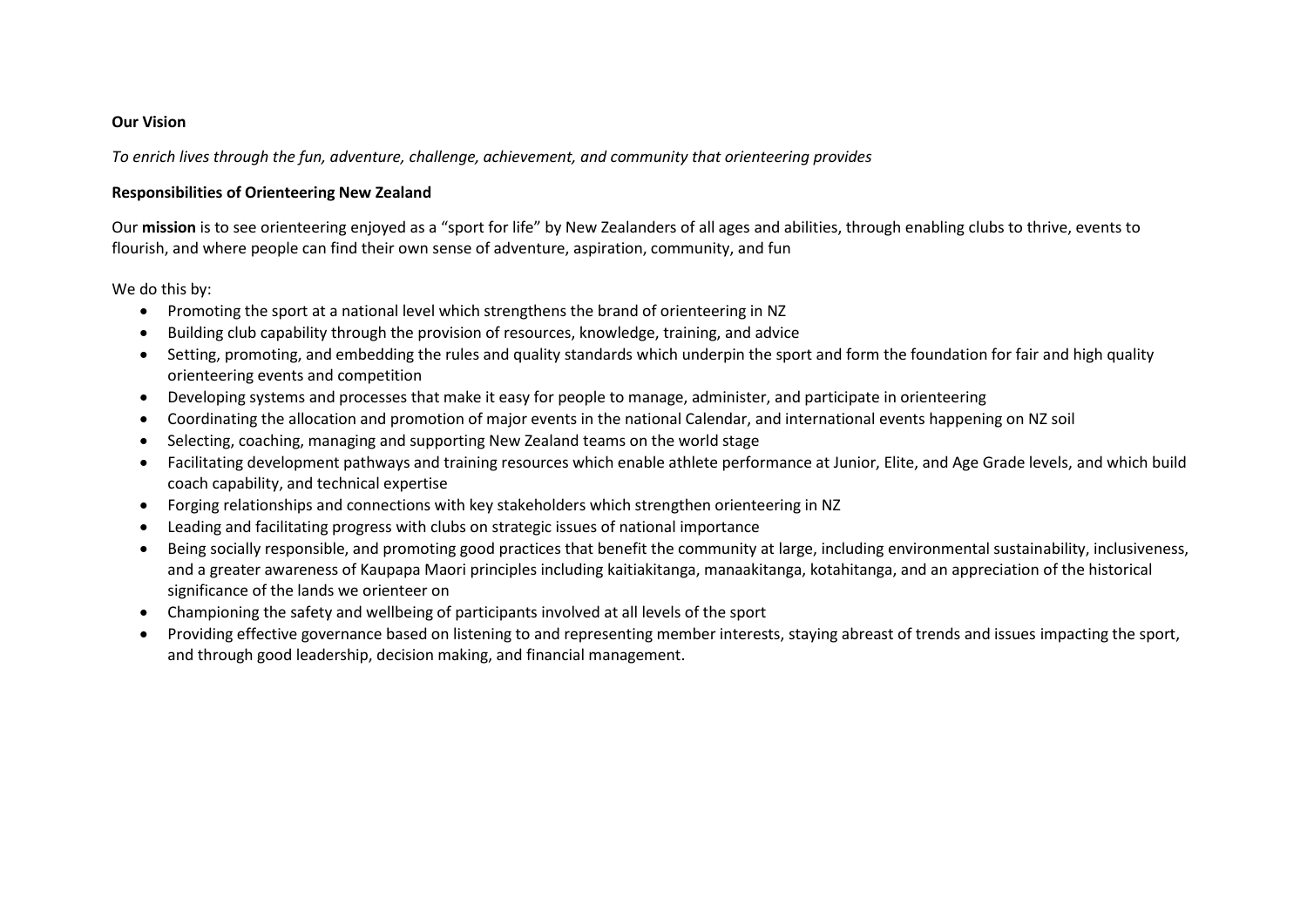#### **Our Culture**

Our values express the essence of the sport, what has made us *successful and what will support success* going forwards. We are proudly unique, with a strong culture that shapes the orienteering experience. Our club rooms are the outdoors; the parks, reserves, farms, forests, and urban areas that events happen in, and which influences a down to earth, authentic, fun and adventurous vibe.

These core values are at the heart of what makes orienteering special and unique:

- **Community** volunteering, collaborative, greater good, welcoming, inclusive, family/whanau, relationships
- **Encouragement** supporting, empowering, positive, growing, sharing, learning
- **Achievement** fun, excitement, solving problems, sense of adventure, striving, making things happen, confidence building, competition
- **Wellbeing** outdoors, physical and mental health, positive sense of achievement, social connection
- **Quality**  excellence, technical skills, fairness, accuracy, systems and processes, great participant experience, learning/adapting, value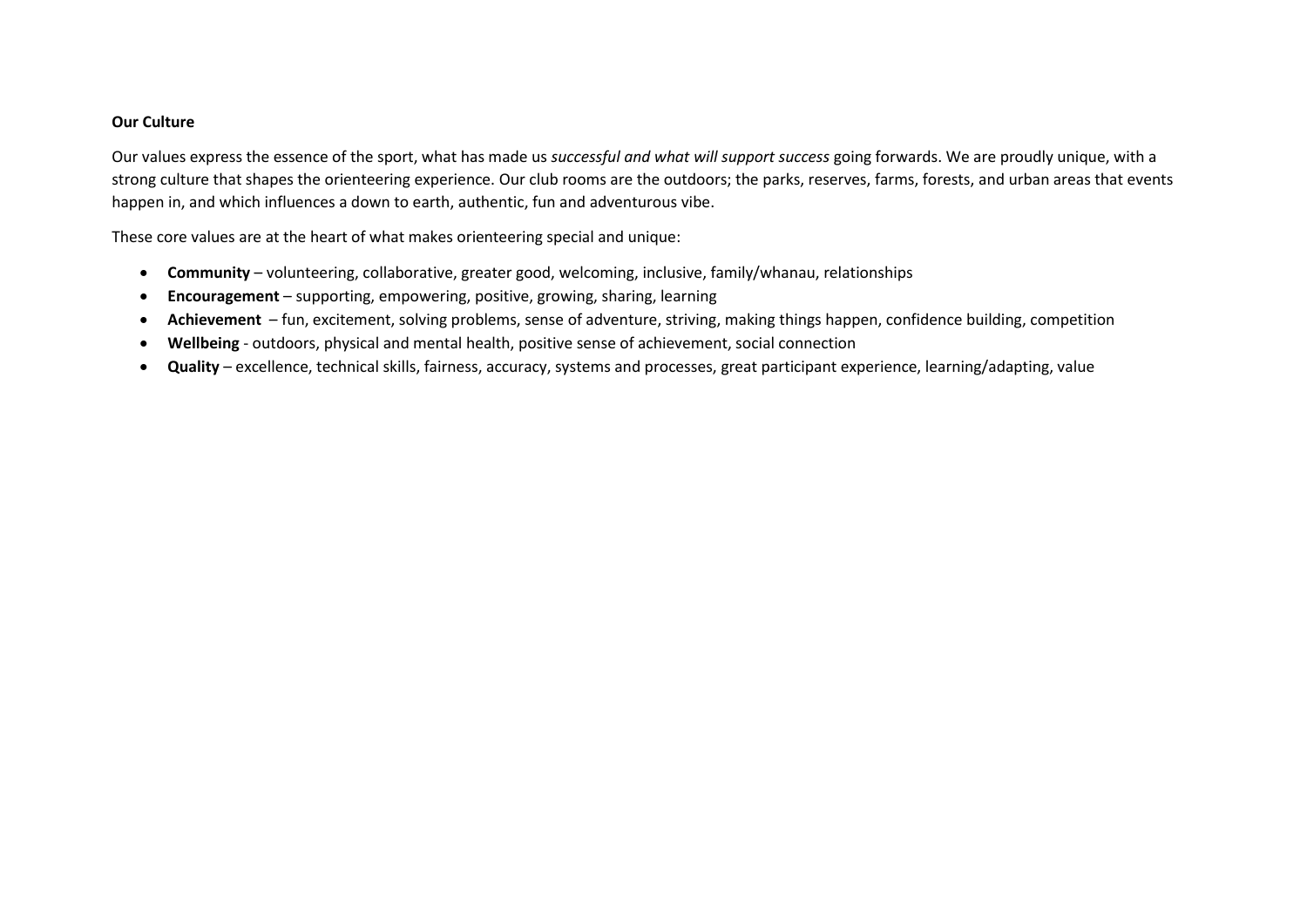## **BUSINESS PLAN PRIORITIES FOR 2022**

| <b>Strategic</b> | <b>Success</b>   | <b>Strategic</b>    | 2021 Activities/Key results   | Owner                 | <b>Council Sponsor</b> | <b>Budget</b> |
|------------------|------------------|---------------------|-------------------------------|-----------------------|------------------------|---------------|
| <b>Priority</b>  | <b>Statement</b> | <b>Objectives</b>   |                               |                       |                        |               |
| Sport            | Orienteering     | Implement           | Establish a                   | <b>GM</b>             |                        |               |
| development      | continues to     | effective           | marketing/promotion role to   |                       |                        |               |
| and              | grow in          | promotion           | strengthen activities across  |                       |                        |               |
| participation    | popularity,      | strategies to reach | newsletters/blogs/articles,   |                       |                        |               |
|                  | with more        | more people         | social media, web updates,    |                       |                        |               |
|                  | recognition of   |                     | promotional material          |                       |                        |               |
|                  | it as a sport    |                     | Develop                       | Marketing/promotional |                        |               |
|                  | of choice for    |                     | marketing/promotion           | role                  |                        |               |
|                  | people           |                     | strategy that better exploits |                       |                        |               |
|                  | wanting a fun    |                     | promotional opportunities     |                       |                        |               |
|                  | and              |                     | for the sport and ONZ         |                       |                        |               |
|                  | accessible       |                     |                               |                       |                        |               |
|                  | outdoor          |                     |                               |                       |                        |               |
|                  | recreation       |                     |                               |                       |                        |               |
|                  | option           |                     |                               |                       |                        |               |
|                  |                  |                     |                               |                       |                        |               |
|                  |                  |                     |                               |                       |                        |               |
|                  |                  | Continue to grow    | Develop a position on future  | Junior development    |                        |               |
|                  |                  | the numbers of      | of schools orienteering       | committee, Training   |                        |               |
|                  |                  | schools and         | through ongoing discussions,  | Coordinator           |                        |               |
|                  |                  | children            | that will inform a schools    |                       |                        |               |
|                  |                  | participating in    | orienteering strategy         |                       |                        |               |
|                  |                  | orienteering        |                               |                       |                        |               |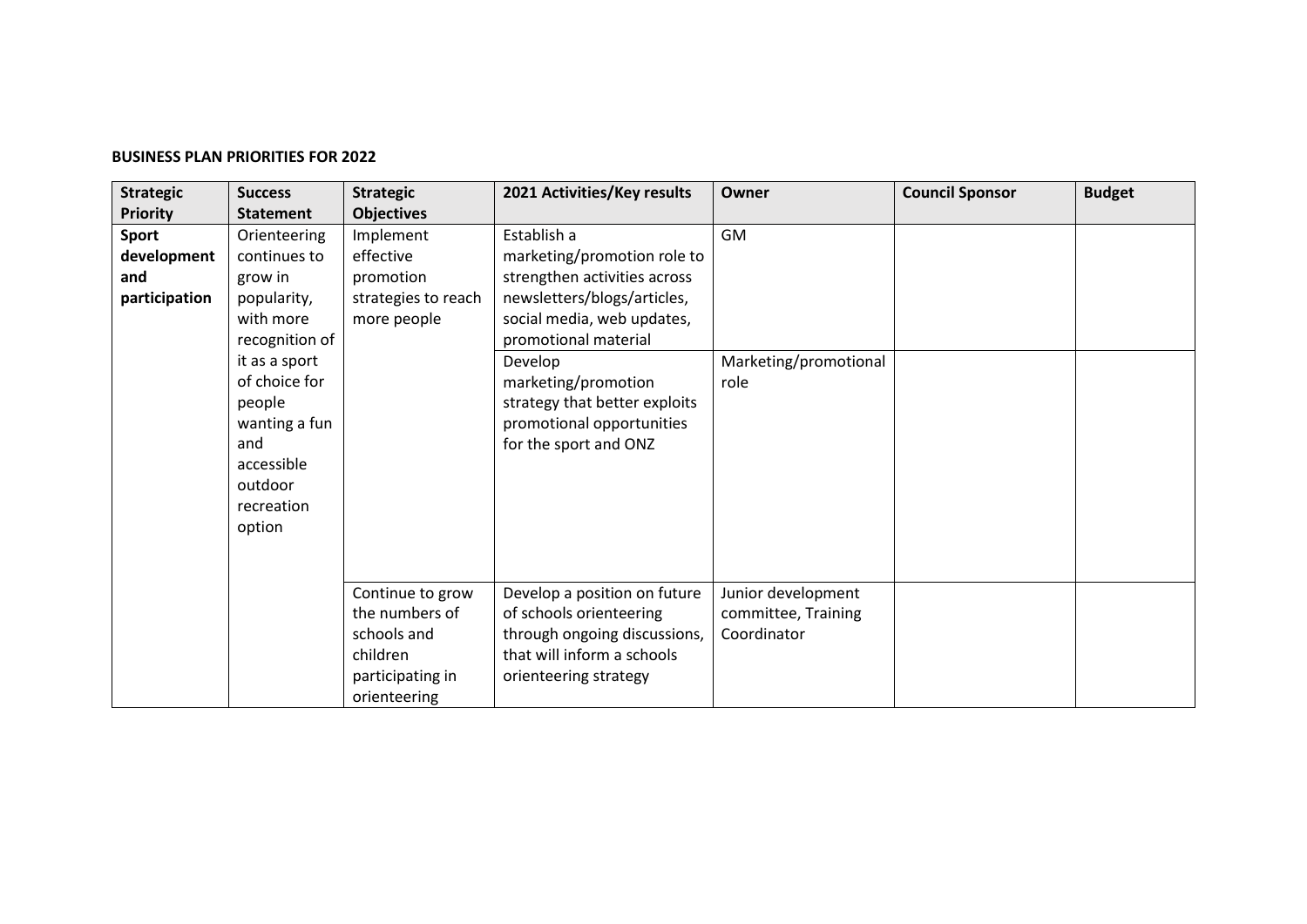|                                                   |                                                                                                                    | Innovate new<br>events and models<br>of competition<br>that excite<br>participants                                              | Implement national sprint<br>series, to align with HP goals<br>and World Champs formats                                                                                                            | HP Director and GM                            |  |
|---------------------------------------------------|--------------------------------------------------------------------------------------------------------------------|---------------------------------------------------------------------------------------------------------------------------------|----------------------------------------------------------------------------------------------------------------------------------------------------------------------------------------------------|-----------------------------------------------|--|
| Club and<br><b>Community</b><br><b>Capability</b> | We have a<br>thriving<br>community of<br>capable clubs<br>and<br>passionate<br>volunteers<br>delivering<br>awesome | Reinforce and<br>maintain the<br>technical<br>standards and<br>practices that<br>underpin a great<br>orienteering<br>experience | Build bench strength and<br>capability of planners and<br>through workshops and a<br>new reaccreditation<br>framework<br>Develop/trial online course<br>or webinar for planning and<br>controlling | Tech committee<br>Tech committee              |  |
|                                                   | events                                                                                                             |                                                                                                                                 | Enhance mapping capability<br>and standards across NZ<br>through sharing of<br>information and undertaking<br>mapping workshops<br>Undertake mapping forum<br>to determine future of               | Mapping committee<br>and Events Liaison<br>GM |  |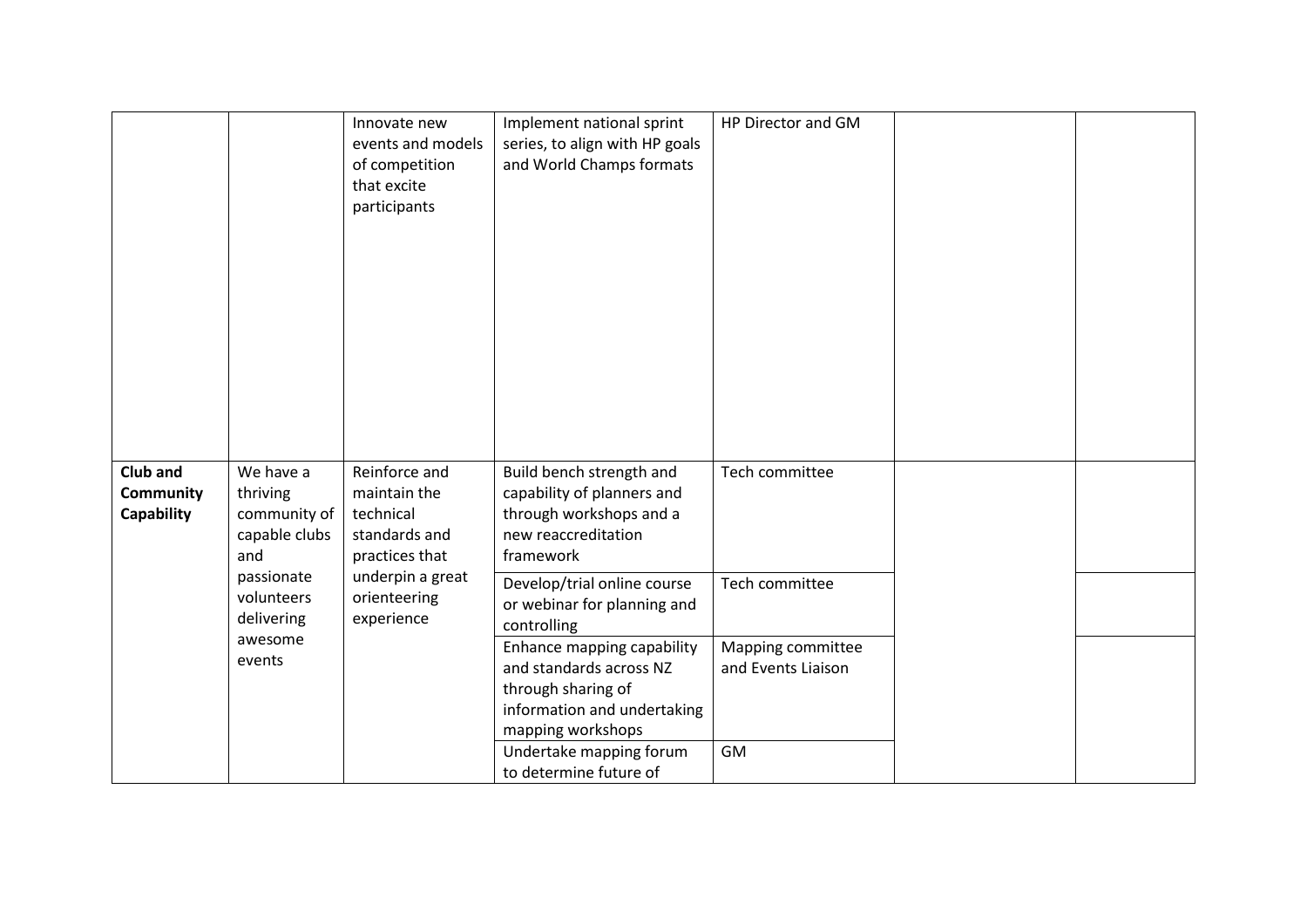|  |                                                     | mapping development in NZ<br>(ONZ)                                               |                      |  |
|--|-----------------------------------------------------|----------------------------------------------------------------------------------|----------------------|--|
|  | Enable easy access<br>to knowledge,<br>training and | <b>Embed orienteering</b><br>coaching/training content<br>and share with members | Training coordinator |  |
|  | advice, that lifts                                  | through accessible platform                                                      |                      |  |
|  | club capability                                     | Further develop monthly                                                          | Training coordinator |  |
|  |                                                     | learning forum to cover                                                          |                      |  |
|  |                                                     | topics of interest where                                                         |                      |  |
|  |                                                     | practice can be shared -                                                         |                      |  |
|  |                                                     | different expert or presenter                                                    |                      |  |
|  |                                                     | each month                                                                       |                      |  |
|  |                                                     | Fully implement knowledge                                                        | Training coordinator |  |
|  |                                                     | management community                                                             |                      |  |
|  |                                                     | share platform for sharing                                                       |                      |  |
|  |                                                     | community and ONZ content                                                        |                      |  |
|  |                                                     | Support club administrators                                                      | Chair and GM         |  |
|  |                                                     | in key areas such as;                                                            |                      |  |
|  |                                                     | succession, volunteer                                                            |                      |  |
|  |                                                     | management, meeting                                                              |                      |  |
|  |                                                     | management, dealing with                                                         |                      |  |
|  |                                                     | conflict, decision making,                                                       |                      |  |
|  |                                                     | through forums,                                                                  |                      |  |
|  |                                                     | opportunities for discussion,                                                    |                      |  |
|  |                                                     | and surveys.<br>Further embed MTBO use of                                        |                      |  |
|  |                                                     | website and social media                                                         | MTBO committee       |  |
|  |                                                     | Set up package/online                                                            | MTBO committee       |  |
|  |                                                     | resource on How to run                                                           |                      |  |
|  |                                                     | simple MTBO in your area                                                         |                      |  |
|  |                                                     | Including MTBO Champs                                                            |                      |  |
|  |                                                     | webmaster duties.                                                                |                      |  |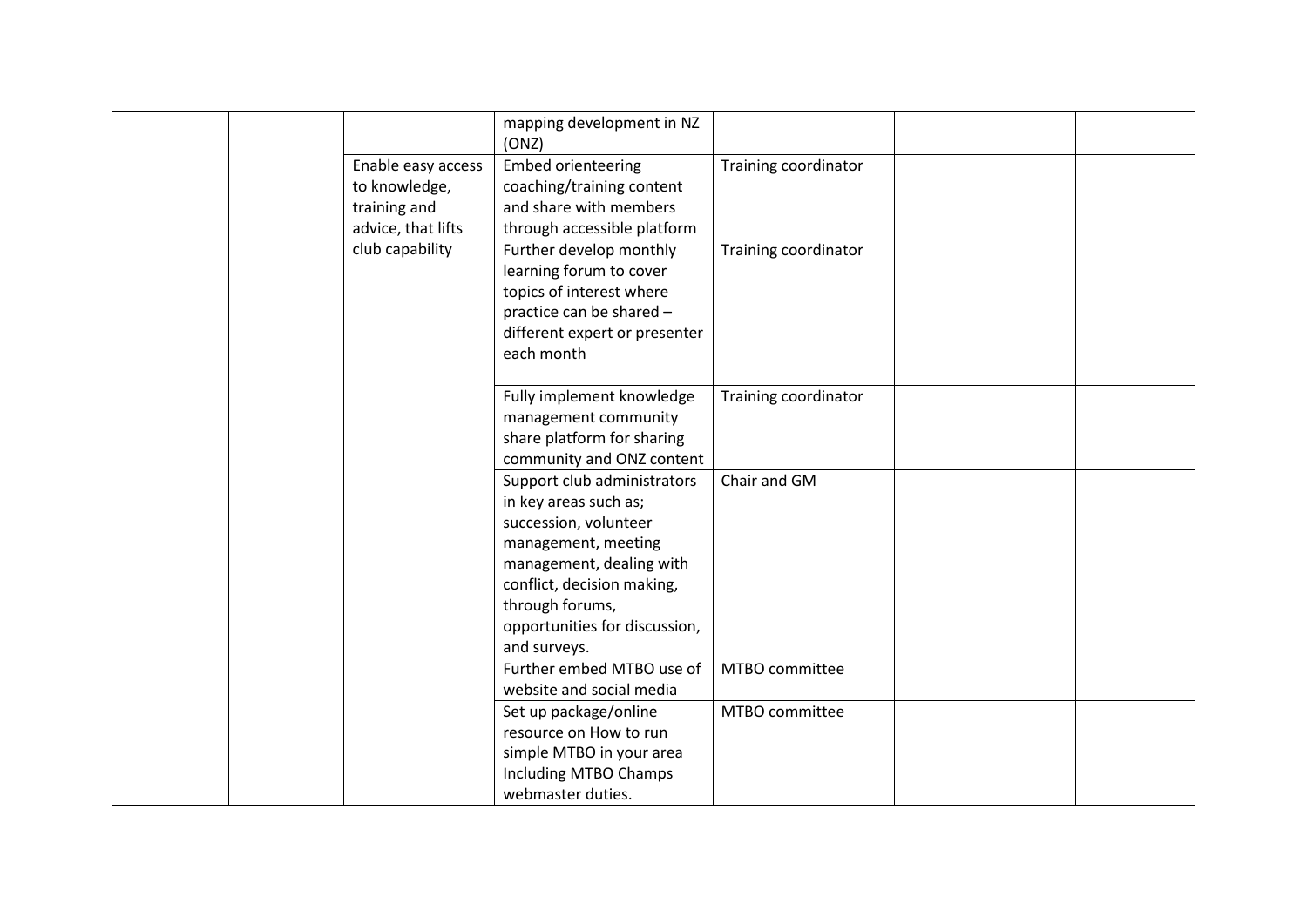|  | Make it easier for  | Develop a major                     | Event Liaison         |              |  |
|--|---------------------|-------------------------------------|-----------------------|--------------|--|
|  | clubs to host major | events/nationals toolkit,           |                       |              |  |
|  | events              | including website, planning         |                       |              |  |
|  |                     | tools, resources, process           |                       |              |  |
|  |                     | steps and guides - which            |                       |              |  |
|  |                     | makes it easy for clubs             |                       |              |  |
|  |                     | organising national champs.         |                       |              |  |
|  |                     | <b>Extend to cover all National</b> |                       |              |  |
|  |                     | champs - foot, school               |                       |              |  |
|  | Strengthen the      | Implement and trial                 |                       | Tom Reynolds |  |
|  | volunteer model     | volunteer guidelines which          |                       |              |  |
|  | and identify        | will reinforce good practice        |                       |              |  |
|  | practices clubs     | to reduce burnout, improve          |                       |              |  |
|  | could implement     | retention, enhance                  |                       |              |  |
|  | to improve          | recruitment, and lift               |                       |              |  |
|  | volunteer renewal   | recognition                         |                       |              |  |
|  | and reduce          | Further improve ONZ                 | Chairperson           |              |  |
|  | burnout             | Awards and recognition              |                       |              |  |
|  |                     | framework to make relevant          |                       |              |  |
|  |                     | and encourage practices             |                       |              |  |
|  |                     | that help sport flourish            |                       |              |  |
|  |                     |                                     |                       |              |  |
|  | Support the         | Setup a page on ONZ                 | <b>Events Liaison</b> |              |  |
|  | growth of clubs in  | website dedicated to                |                       |              |  |
|  | NZ, making the      | question "how can we                |                       |              |  |
|  | sport more          | establish orienteering in our       |                       |              |  |
|  | accessible to a     | area". Review and clarify the       |                       |              |  |
|  | wider population    | steps required to set up a          |                       |              |  |
|  |                     | club, establish maps, and           |                       |              |  |
|  |                     | run simple events                   |                       |              |  |
|  |                     | (streamlined where                  |                       |              |  |
|  |                     | possible)                           |                       |              |  |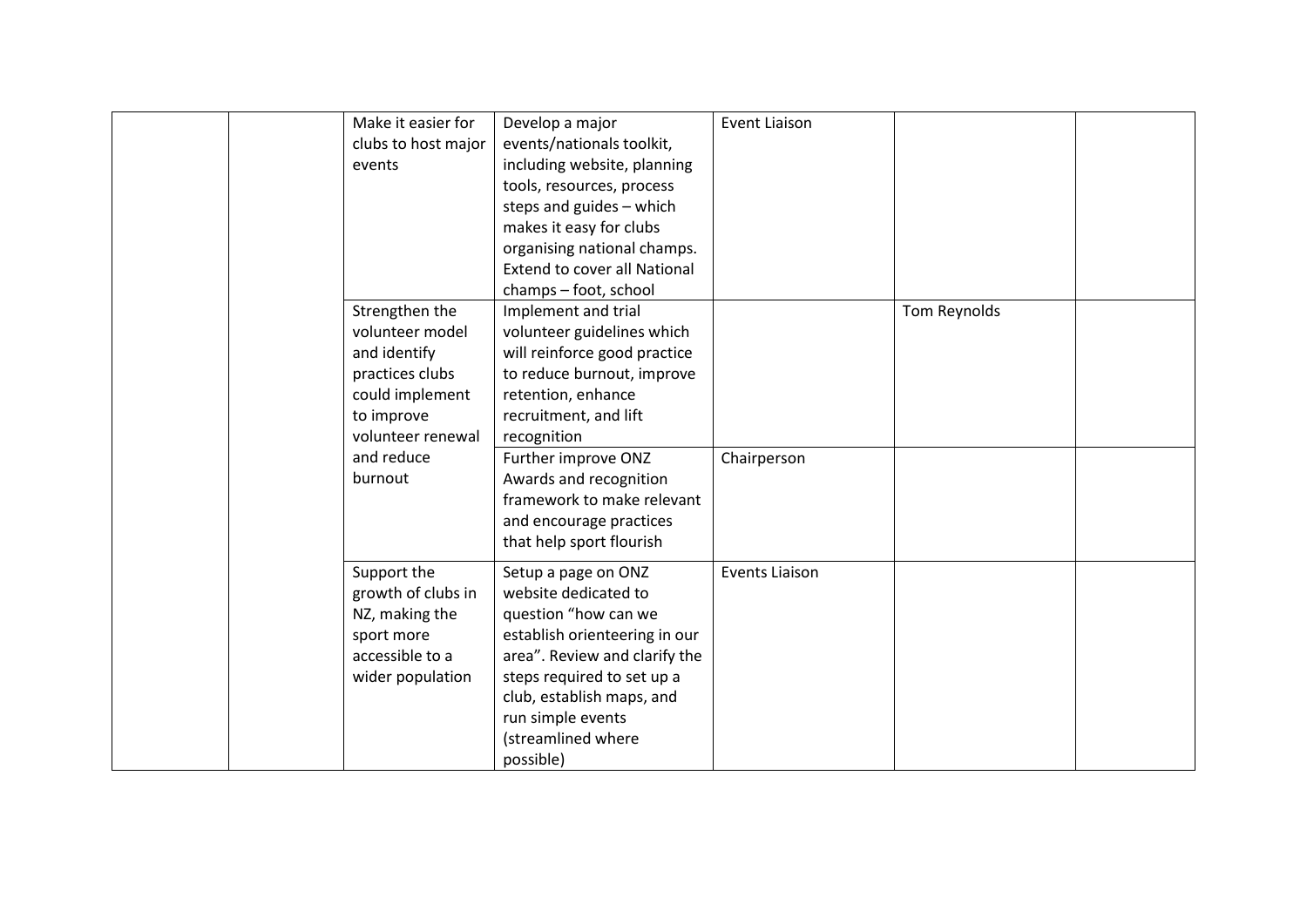| Performance | Orienteering  | Achieve results on  | Undertake national training  | <b>HP Director</b>       |  |
|-------------|---------------|---------------------|------------------------------|--------------------------|--|
| and         | offers        | the world stage     | camps to reflect the high    |                          |  |
| achievement | opportunities | through an          | performance competition      |                          |  |
|             | for people to | effective high      | structure for 2021           |                          |  |
|             | achieve in    | performance         | Pivot in response to Covid   | <b>HP Director</b>       |  |
|             | different     | programme for our   | 19 and develop a             |                          |  |
|             | facets of the | top athletes        | competition programme        |                          |  |
|             | sport         |                     | that encourages high         |                          |  |
|             | including;    |                     | performance athletes to      |                          |  |
|             | pathways for; |                     | sustain motivation and       |                          |  |
|             | high          |                     | performance whilst travel is |                          |  |
|             | performing    |                     | still restricted             |                          |  |
|             | athletes,     |                     | Undertake review of HP to    | <b>GM</b>                |  |
|             | coaches,      |                     | investigate how a broader    |                          |  |
|             | event         |                     | segment of athletes could    |                          |  |
|             | organisers    |                     | participate in HP            |                          |  |
|             | and technical |                     | opportunities, and a broader |                          |  |
|             | experts       |                     | governance model which       |                          |  |
|             |               |                     | would enable senior athletes |                          |  |
|             |               |                     | input into decision making   |                          |  |
|             |               |                     | processes                    |                          |  |
|             |               | Develop junior      | Undertake national forum to  | Training coordinator     |  |
|             |               | athletes through    | discuss and share junior     |                          |  |
|             |               | an effective        | development activities in    |                          |  |
|             |               | pathways model      | each area, and explore       |                          |  |
|             |               | that enables them   | potential for regional       |                          |  |
|             |               | to perform, and     | approaches to junior         |                          |  |
|             |               | develop, in a sport | development                  |                          |  |
|             |               | they enjoy          |                              |                          |  |
|             |               | Grow coaching       | Embed a national coaching    | <b>National Coaching</b> |  |
|             |               | talent through a    | pathways model which         | Coordinator, Training    |  |
|             |               | clear learning      | provides a learning pathway  | coordinator              |  |
|             |               | pathway,            |                              |                          |  |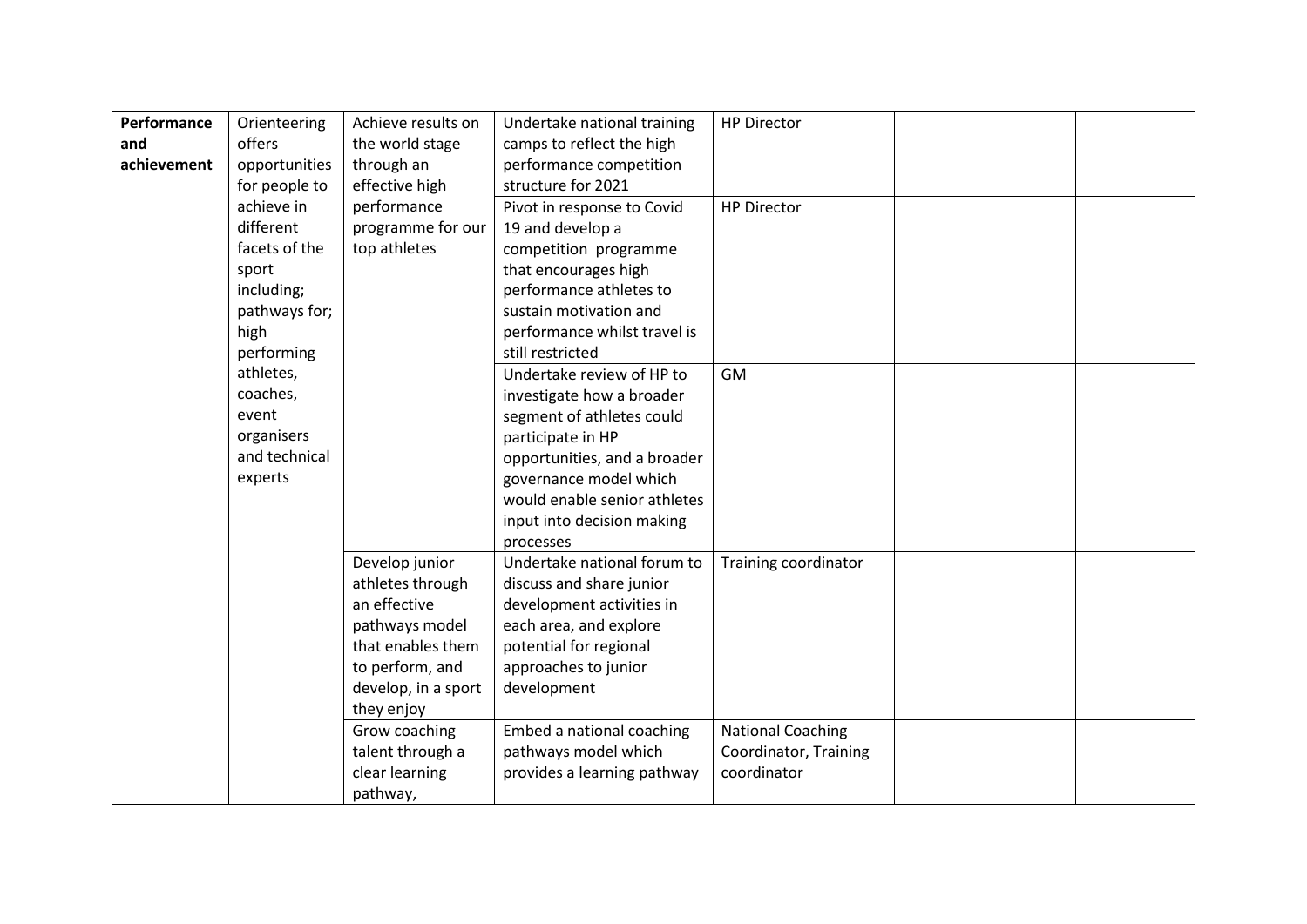|                                             |                                                                                                                                                     | increasing access<br>to athlete<br>development for<br>orienteers at every<br>level of the sport<br>Provide effective<br>programmes to<br>improve technical<br>expertise in areas<br>such as controlling,<br>course planning,<br>mapping, and<br>orienteering<br>specific digital and<br>technology skills | for people wanting to train<br>and coach in the sport.<br>Set up learning calendar -<br>similar to event calendar,<br>which allows people to see<br>what training is on and<br>choose to participate if want<br>to                                                                                       | Training coordinator<br>with input from Tech<br>committee |  |
|---------------------------------------------|-----------------------------------------------------------------------------------------------------------------------------------------------------|-----------------------------------------------------------------------------------------------------------------------------------------------------------------------------------------------------------------------------------------------------------------------------------------------------------|----------------------------------------------------------------------------------------------------------------------------------------------------------------------------------------------------------------------------------------------------------------------------------------------------------|-----------------------------------------------------------|--|
| <b>Relationships</b><br>and<br>partnerships | We cultivate<br>collaborative<br>relationships<br>and<br>partnerships<br>that supports<br>the long term<br>health and<br>success of<br>orienteering | Maintain and<br>strengthen our<br>relationships with<br>key partners in<br>orienteering and<br>sport at a national<br>and international<br>level<br>Cultivate symbiotic<br>relationships<br>between<br>ONZ/clubs and<br>commercial<br>operators that<br>brings collective                                 | Continually engage with<br>Sport NZ, IOF, and<br>Orienteering Australia, to<br>protect the benefits<br>associated with the<br>partnerships we have in<br>place<br>Develop a position<br>statement and strategy on<br>the role and relationship of<br>commercial operators in the<br>ONZ/club environment | <b>GM</b> and Chairperson<br><b>GM</b> and Chairperson    |  |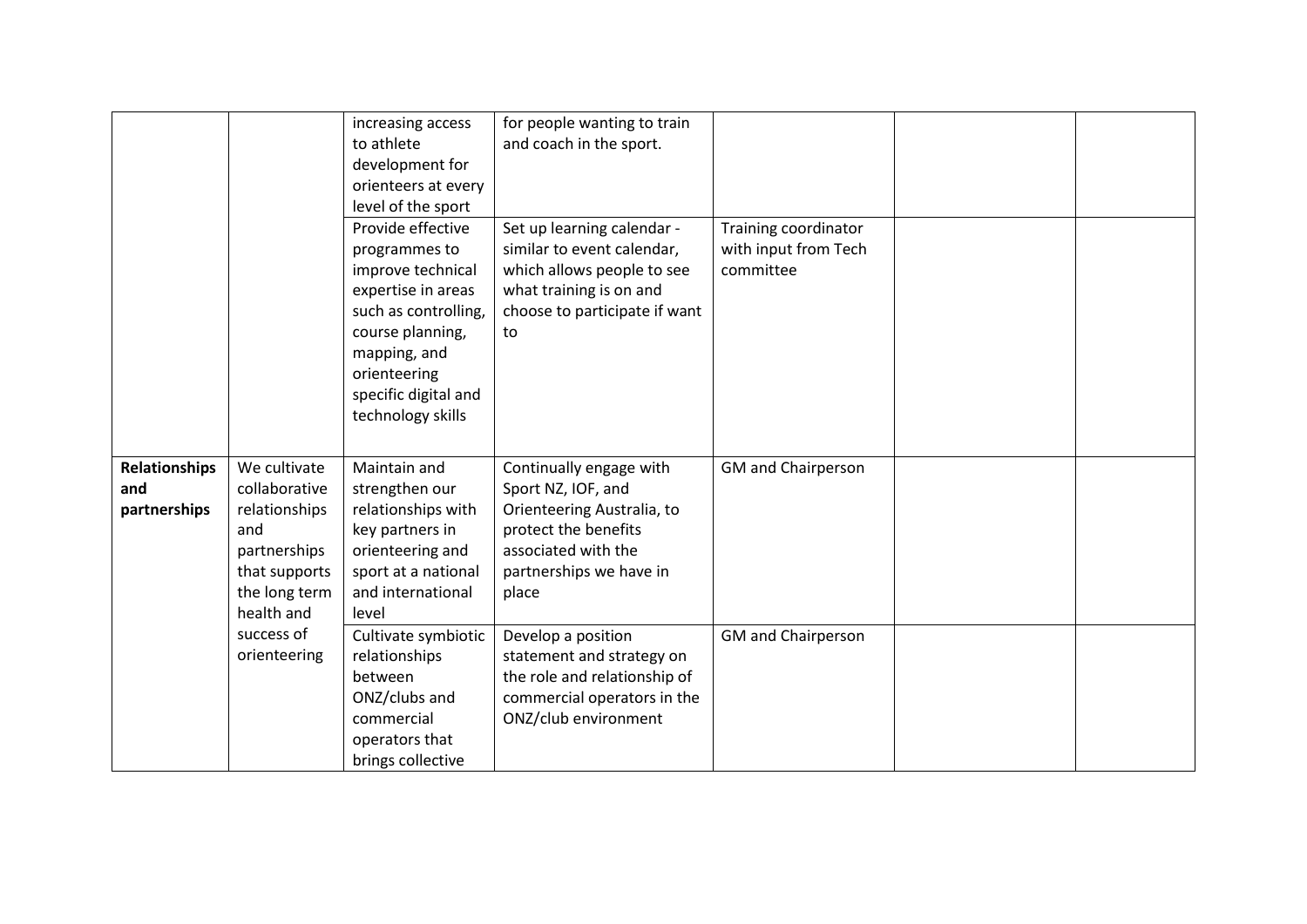|               |              | benefit for the<br>sport |                              |                      |                        |  |
|---------------|--------------|--------------------------|------------------------------|----------------------|------------------------|--|
|               |              |                          |                              | <b>Event Liaison</b> |                        |  |
|               |              | Support clubs to         | Establish resource pack that |                      | <b>Guy Cory Wright</b> |  |
|               |              | maintain and build       | provides clubs with key      |                      |                        |  |
|               |              | good relationships       | information required for     |                      |                        |  |
|               |              | with landowners          | accessing private property   |                      |                        |  |
|               |              | that safeguards          | (insurance, ONZ Safety       |                      |                        |  |
|               |              | future land access       | Management Plan etc)         |                      |                        |  |
|               |              | and respects the         |                              |                      |                        |  |
|               |              | history and              | Develop a better             |                      |                        |  |
|               |              | ownership of the         | understanding of, and        |                      |                        |  |
|               |              | land                     | establish protocols for,     |                      |                        |  |
|               |              |                          | engaging with Iwi            |                      |                        |  |
|               |              |                          | landowners, that ensure we   |                      |                        |  |
|               |              |                          | approach them from a         |                      |                        |  |
|               |              |                          | position of understanding    |                      |                        |  |
|               |              |                          | and respect                  |                      |                        |  |
| <b>Strong</b> | ONZ delivers | Provide positive,        | Establish better volunteer   | GM                   |                        |  |
| Organisation  | value and    | transparent, and         | recognition practice for ONZ |                      |                        |  |
|               | results      | effective                | role holders and committee   |                      |                        |  |
|               | through      | leadership that          | members - eg 3 year          |                      |                        |  |
|               | effective    | grows the sport,         | recognition badge            |                      |                        |  |
|               | governance   | protects member          |                              |                      |                        |  |
|               | and          | interests, builds        |                              |                      |                        |  |
|               | operational  | capability, and          |                              |                      |                        |  |
|               | leadership   | upholds the values       | Review the constitution, and | Chairperson and      |                        |  |
|               |              | of the sport             | strengthen it to ensure      | Council              |                        |  |
|               |              |                          | member interests are         |                      |                        |  |
|               |              |                          | protected, and a fit for     |                      |                        |  |
|               |              |                          | purpose ONZ operating        |                      |                        |  |
|               |              |                          | model is reflected that is   |                      |                        |  |
|               |              |                          | sustainable and effective    |                      |                        |  |
|               |              |                          |                              |                      |                        |  |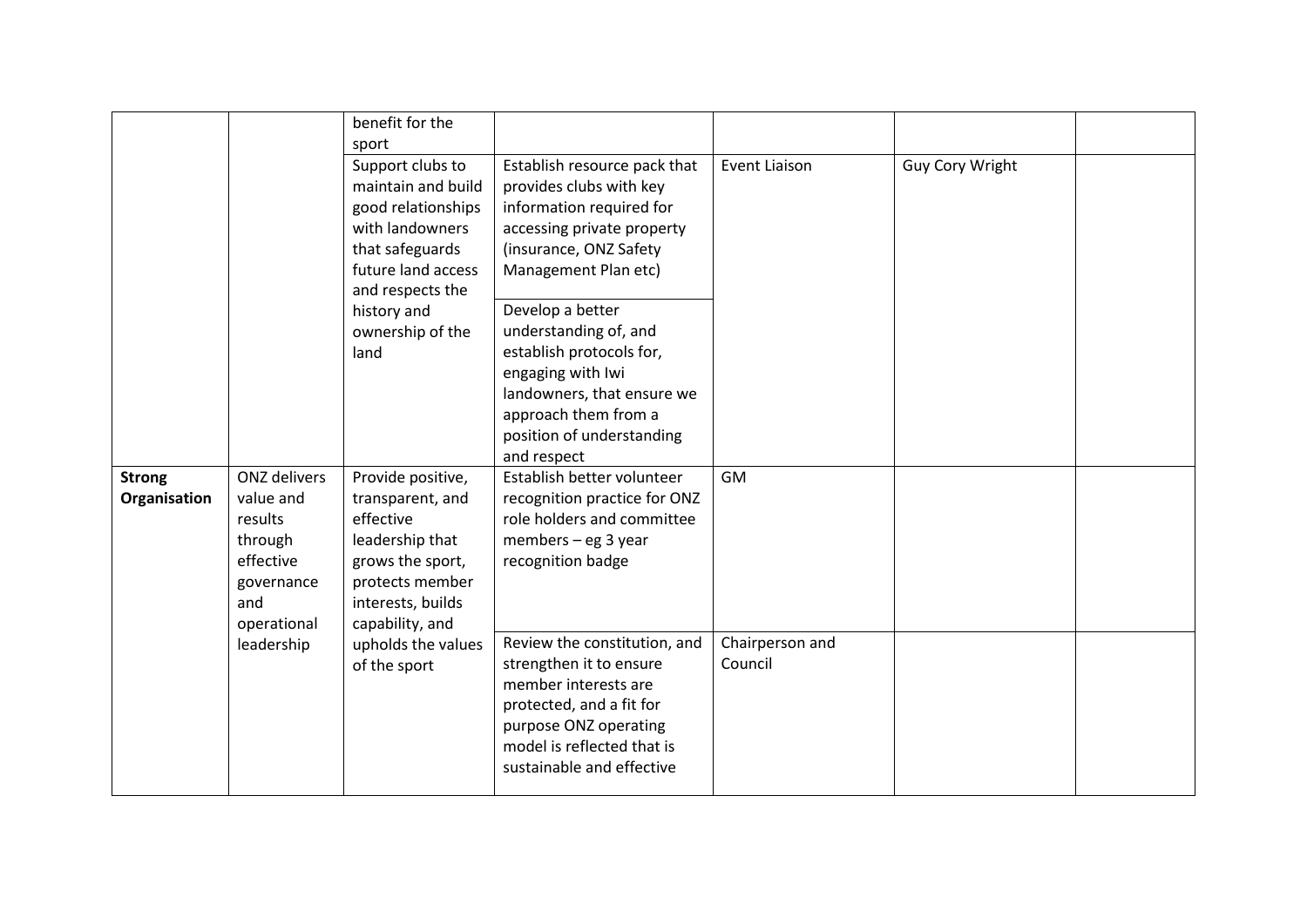| Build a positive,<br>trusting, and<br>transparent<br>relationship<br>between ONZ and<br>members/clubs | Build greater awareness of<br>ONZ's purpose, scope, and<br>strategy with an improved<br>"About ONZ" page on<br>website, annual report, and<br>strategic plan<br>Continue to engage and seek<br>input from members<br>through annual forums,<br>surveys, and discussions | <b>Marketing Coordinator</b><br>Chairperson and<br>Council |  |
|-------------------------------------------------------------------------------------------------------|-------------------------------------------------------------------------------------------------------------------------------------------------------------------------------------------------------------------------------------------------------------------------|------------------------------------------------------------|--|
| Strengthen and<br>secure ONZ's<br>financial future                                                    | Review levy system, and<br>option of making simpler<br>and fairer for clubs whilst<br>securing ONZ's financial<br>future.                                                                                                                                               | Chairperson                                                |  |
| Maximise the<br>opportunities<br>available through<br>digital/technology,<br>that make the            | Establish Chief Data Officer<br>responsibility in<br>IT/Webmaster role                                                                                                                                                                                                  | IT/Webmaster                                               |  |
| sport easier to run                                                                                   | Complete feasibility,<br>specifications and needs<br>assessment for potential<br>national online entry system                                                                                                                                                           | Chairperson                                                |  |
| Uphold principles<br>of social<br>responsibility,<br>specifically;                                    | Develop position statements<br>and guidelines on good<br>environmental practices,<br>incorporating Kaupapa                                                                                                                                                              | Environmental<br>sustainability advisory<br>group          |  |